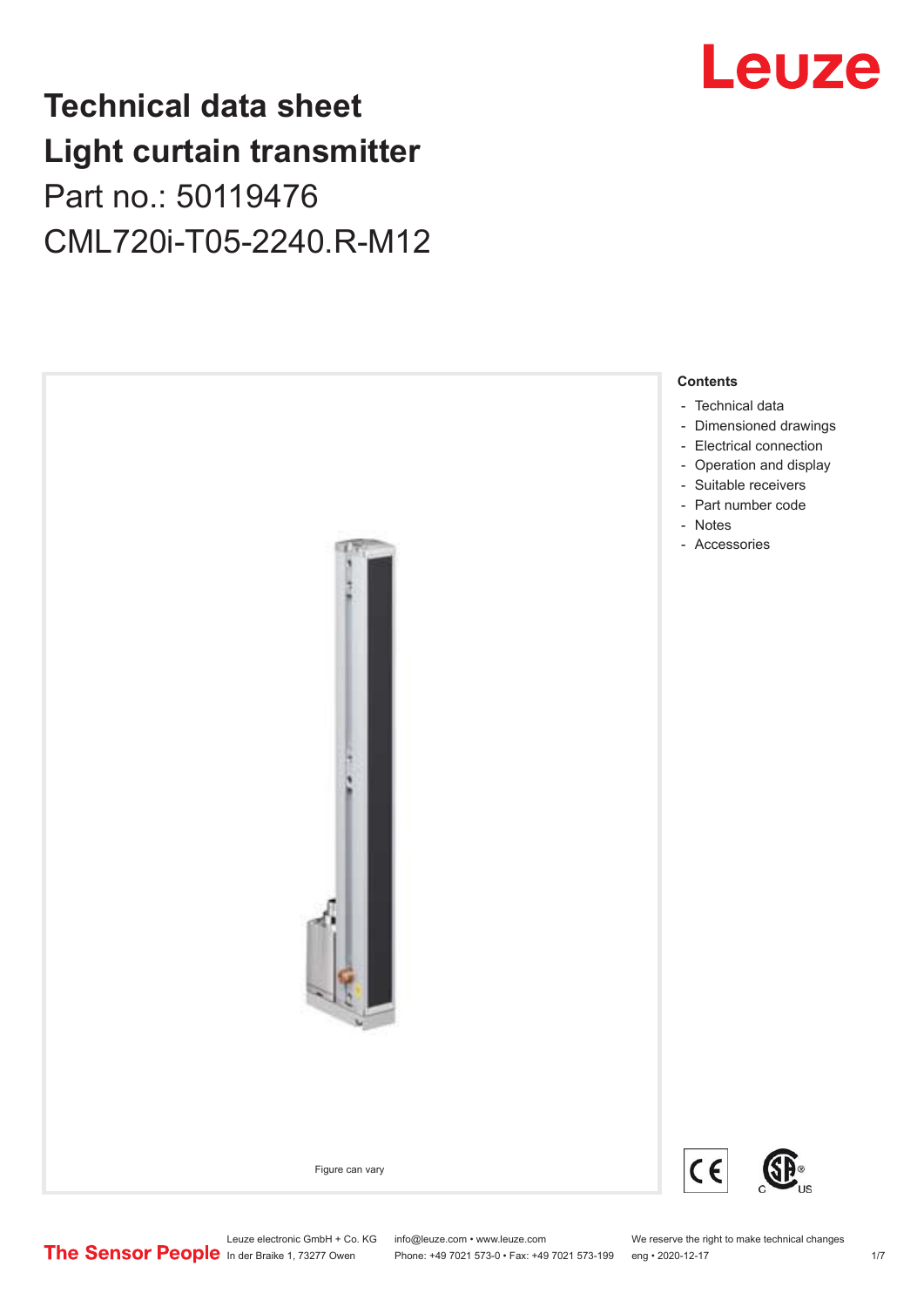## <span id="page-1-0"></span>**Technical data**

# Leuze

#### **Basic data**

| <b>Series</b>                   | 720                                                                                                         |  |  |  |
|---------------------------------|-------------------------------------------------------------------------------------------------------------|--|--|--|
| <b>Operating principle</b>      | Throughbeam principle                                                                                       |  |  |  |
| Device type                     | Transmitter                                                                                                 |  |  |  |
| <b>Contains</b>                 | Accessories for the use of the BT-2R1                                                                       |  |  |  |
| <b>Application</b>              | Object measurement                                                                                          |  |  |  |
|                                 |                                                                                                             |  |  |  |
| <b>Special version</b>          |                                                                                                             |  |  |  |
| <b>Special version</b>          | Crossed-beam scanning                                                                                       |  |  |  |
|                                 | Diagonal-beam scanning                                                                                      |  |  |  |
|                                 | Parallel-beam scanning                                                                                      |  |  |  |
|                                 |                                                                                                             |  |  |  |
| <b>Optical data</b>             |                                                                                                             |  |  |  |
| <b>Operating range</b>          | Guaranteed operating range                                                                                  |  |  |  |
| <b>Operating range</b>          | 0.13.5m                                                                                                     |  |  |  |
| <b>Operating range limit</b>    | Typical operating range                                                                                     |  |  |  |
| <b>Operating range limit</b>    | 0.14.5m                                                                                                     |  |  |  |
| <b>Measurement field length</b> | 2.240 mm                                                                                                    |  |  |  |
| <b>Number of beams</b>          | 448 Piece(s)                                                                                                |  |  |  |
| Beam spacing                    | $5 \text{ mm}$                                                                                              |  |  |  |
| Light source                    | LED, Infrared                                                                                               |  |  |  |
| <b>LED light wavelength</b>     | 940 nm                                                                                                      |  |  |  |
|                                 |                                                                                                             |  |  |  |
| <b>Measurement data</b>         |                                                                                                             |  |  |  |
| Minimum object diameter         | $10 \text{ mm}$                                                                                             |  |  |  |
|                                 |                                                                                                             |  |  |  |
| <b>Electrical data</b>          |                                                                                                             |  |  |  |
| Protective circuit              | Polarity reversal protection                                                                                |  |  |  |
|                                 | Short circuit protected                                                                                     |  |  |  |
|                                 | <b>Transient protection</b>                                                                                 |  |  |  |
|                                 |                                                                                                             |  |  |  |
| Performance data                |                                                                                                             |  |  |  |
| Supply voltage U <sub>R</sub>   | 18  30 V, DC                                                                                                |  |  |  |
| <b>Residual ripple</b>          | 0  15 %, From $U_B$                                                                                         |  |  |  |
| <b>Open-circuit current</b>     | 0  435 mA, The specified values refer<br>to the entire package consisting of trans-<br>mitter and receiver. |  |  |  |
|                                 |                                                                                                             |  |  |  |
| <b>Timing</b>                   |                                                                                                             |  |  |  |
| <b>Readiness delay</b>          | 450 ms                                                                                                      |  |  |  |
| <b>Cycle time</b>               | 13.84 ms                                                                                                    |  |  |  |
|                                 |                                                                                                             |  |  |  |

#### **Connection**

| <b>Number of connections</b> | 1 Piece(s)             |
|------------------------------|------------------------|
| <b>Plug outlet</b>           | Rear side              |
| <b>Connection 1</b>          |                        |
| <b>Function</b>              | Connection to receiver |
|                              | Sync-input             |
|                              | Voltage supply         |
| <b>Type of connection</b>    | Connector              |
| <b>Thread size</b>           | M <sub>12</sub>        |
| <b>Type</b>                  | Male                   |
| <b>Material</b>              | Metal                  |
| No. of pins                  | $5 - pin$              |
| Encoding                     | A-coded                |

#### **Mechanical data**

| Design                       | Cubic                        |
|------------------------------|------------------------------|
| Dimension (W x H x L)        | 29 mm x 35.4 mm x 2,263 mm   |
| <b>Housing material</b>      | Metal                        |
| <b>Metal housing</b>         | Aluminum                     |
| Lens cover material          | Plastic                      |
| Net weight                   | 2,300q                       |
| <b>Housing color</b>         | Silver                       |
| <b>Type of fastening</b>     | Groove mounting              |
|                              | Via optional mounting device |
| <b>Operation and display</b> |                              |
| Type of display              | LED                          |
| <b>Number of LEDs</b>        | 1 Piece(s)                   |
| <b>Environmental data</b>    |                              |

| Ambient temperature, operation | -30  60 °C |
|--------------------------------|------------|
| Ambient temperature, storage   | -40  70 °C |
|                                |            |

#### **Certifications**

| IP 65         |
|---------------|
| Ш             |
| c CSA US      |
| IEC 60947-5-2 |
|               |

#### **Classification**

| <b>Customs tariff number</b> | 90314990 |
|------------------------------|----------|
| eCl@ss 5.1.4                 | 27270910 |
| eCl@ss 8.0                   | 27270910 |
| eCl@ss 9.0                   | 27270910 |
| eCl@ss 10.0                  | 27270910 |
| eCl@ss 11.0                  | 27270910 |
| <b>ETIM 5.0</b>              | EC002549 |
| <b>ETIM 6.0</b>              | EC002549 |
| <b>ETIM 7.0</b>              | EC002549 |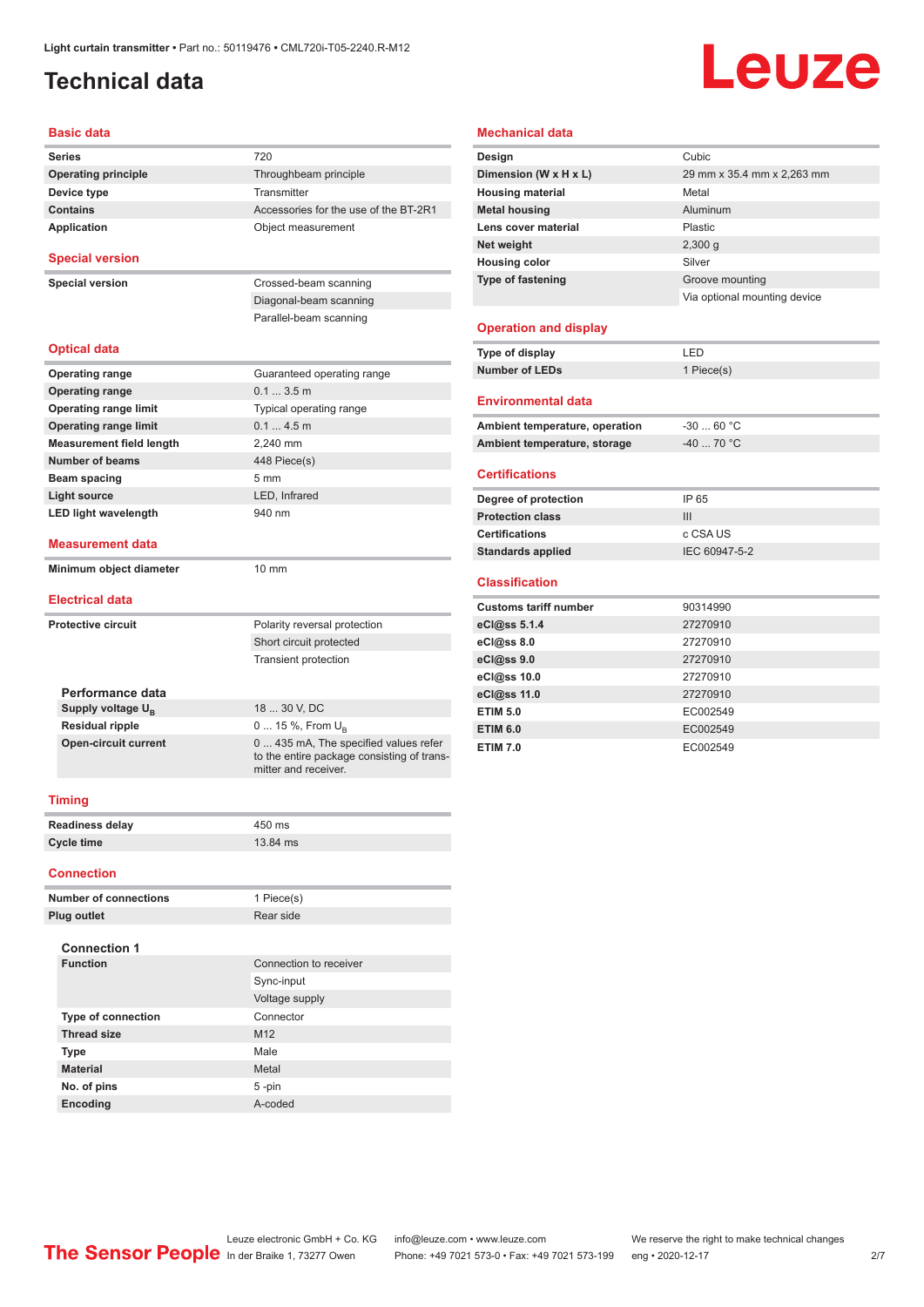### <span id="page-2-0"></span>**Dimensioned drawings**

All dimensions in millimeters



#### A Beam spacing 5 mm

- B Measurement field length 2240 mm
- F M6 thread
- G Fastening groove
- L Profile length 2248 mm
- T Transmitter
- R Receiver
- Y 2.5 mm



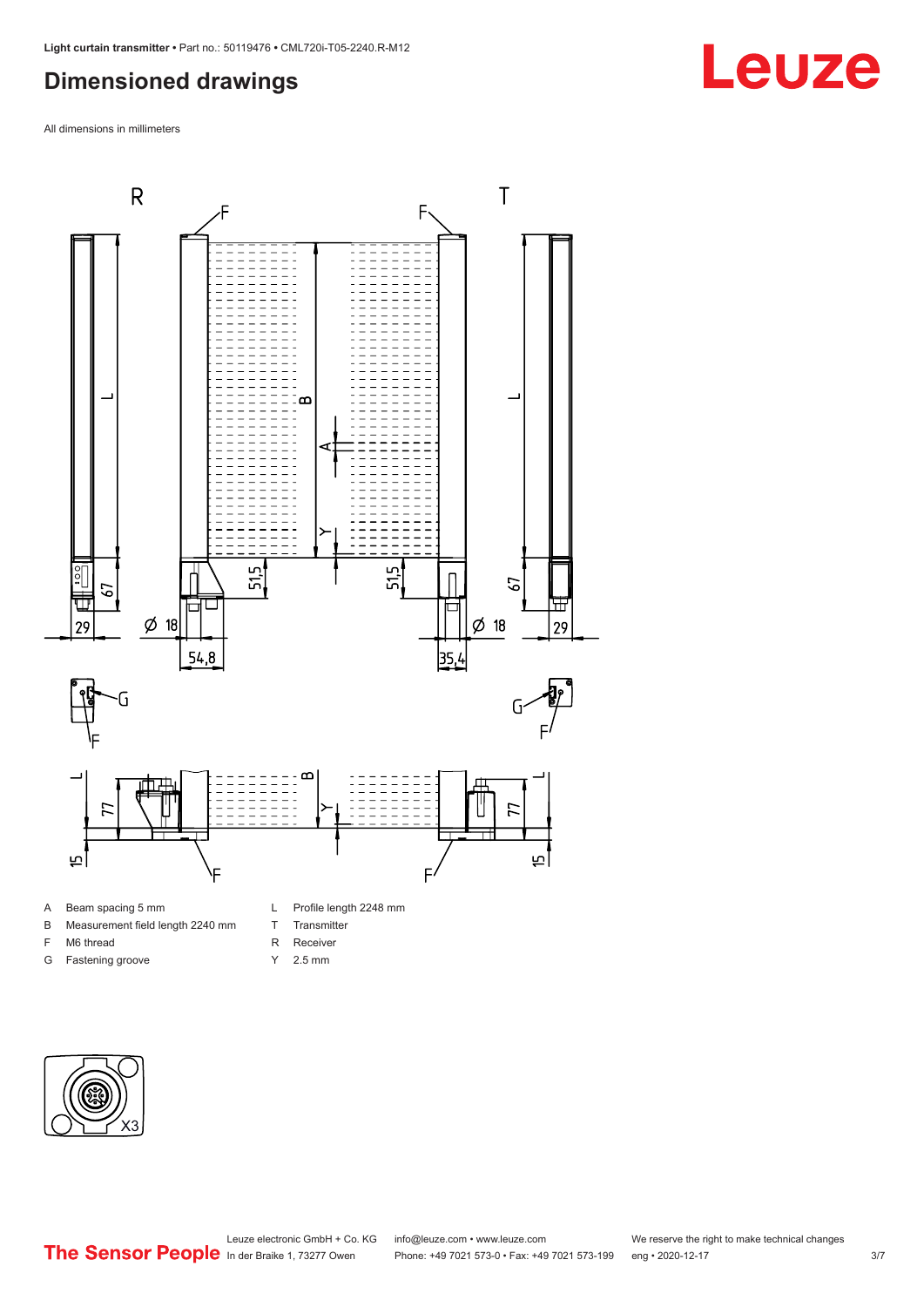### <span id="page-3-0"></span>**Electrical connection**

# Leuze

#### **Connection 1**

| <b>Function</b>    | Connection to receiver |
|--------------------|------------------------|
|                    | Sync-input             |
|                    | Voltage supply         |
| Type of connection | Connector              |
| <b>Thread size</b> | M12                    |
| <b>Type</b>        | Male                   |
| <b>Material</b>    | Metal                  |
| No. of pins        | $5$ -pin               |
| Encoding           | A-coded                |

#### **Pin Pin assignment**

|   | <b>FE/SHIELD</b> |  |
|---|------------------|--|
| 2 | $V +$            |  |
| 3 | <b>GND</b>       |  |
| 4 | RS 485 Tx+       |  |
| 5 | RS 485 Tx-       |  |



## **Operation and display**

| <b>LED</b> | <b>Display</b>                               | <b>Meaning</b>                                           |
|------------|----------------------------------------------|----------------------------------------------------------|
|            | Green, continuous light                      | Continuous mode                                          |
|            | Off                                          | No communication with the receiver / waiting for trigger |
|            | green, flashing in sync with the measurement | Measurement frequency display                            |

#### **Suitable receivers**

| Part no. | <b>Designation</b>            | <b>Article</b>         | <b>Description</b>                                                                                                          |
|----------|-------------------------------|------------------------|-----------------------------------------------------------------------------------------------------------------------------|
| 50119931 | CML720i-R05-<br>2240.R/CN-M12 | Light curtain receiver | Operating range: 0.1  3.5 m<br>Interface: CANopen<br>Connection: Connector, M12, Rear side, 8-pin                           |
| 50120149 | CML720i-R05-<br>2240.R/CV-M12 | Light curtain receiver | Operating range: 0.1  3.5 m<br>Analog outputs: 2 Piece(s), Voltage, Current<br>Connection: Connector, M12, Rear side, 8-pin |
| 50123602 | CML720i-R05-<br>2240.R/D3-M12 | Light curtain receiver | Operating range: 0.1  3.5 m<br>Interface: RS 485 Modbus<br>Connection: Connector, M12, Rear side, 8-pin                     |
| 50120066 | CML720i-R05-<br>2240.R/L-M12  | Light curtain receiver | Operating range: 0.1  3.5 m<br>Interface: IO-Link<br>Connection: Connector, M12, Rear side, 8-pin                           |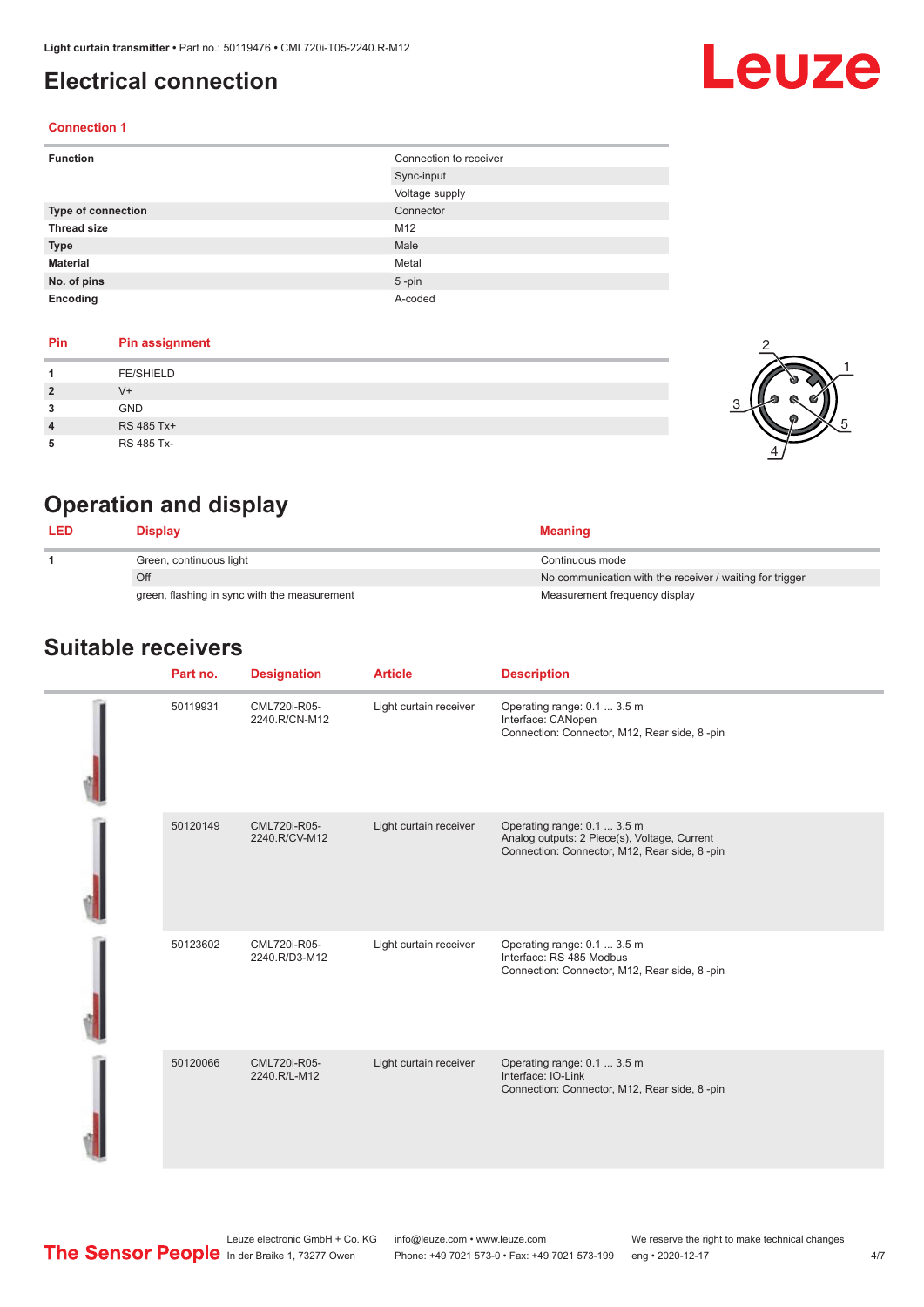#### <span id="page-4-0"></span>**Suitable receivers**

## Leuze

| Part no. | <b>Designation</b>            | <b>Article</b>         | <b>Description</b>                                                                                    |
|----------|-------------------------------|------------------------|-------------------------------------------------------------------------------------------------------|
| 50122911 | CML720i-R05-<br>2240.R/PB-M12 | Light curtain receiver | Operating range: 0.1  3.5 m<br>Interface: PROFIBUS DP<br>Connection: Connector, M12, Rear side, 8-pin |
| 50131875 | CML720i-R05-<br>2240.R/PN-M12 | Light curtain receiver | Operating range: 0.1  3.5 m<br>Interface: PROFINET<br>Connection: Connector, M12, Rear side, 8-pin    |

#### **Part number code**

Part designation: **CML7XXi-YZZ-AAAA.BCCCDDD-EEEFFF**

| <b>CML</b>  | <b>Operating principle</b><br>Measuring light curtain                                                                                     |
|-------------|-------------------------------------------------------------------------------------------------------------------------------------------|
| 7XXi        | <b>Series</b><br>720i: 720i series<br>730i: 730i series                                                                                   |
| Y           | Device type<br>T: transmitter<br>R: receiver                                                                                              |
| <b>ZZ</b>   | <b>Beam spacing</b><br>05:5 mm<br>10:10 mm<br>$20:20$ mm<br>40:40 mm                                                                      |
| <b>AAAA</b> | Measurement field length [mm], dependent on beam spacing                                                                                  |
| в           | Equipment<br>A: connector outlet, axial<br>R: rear connector outlet                                                                       |
| <b>CCC</b>  | Interface<br>L: IO-Link<br>/CN: CANopen<br>/PB: PROFIBUS<br>/PN: PROFINET<br>/CV: Analog current and voltage output<br>/D3: RS 485 Modbus |
| <b>DDD</b>  | <b>Special equipment</b><br>-PS: Power Setting                                                                                            |
| EEE         | <b>Electrical connection</b><br>M12: M12 connector                                                                                        |
| <b>FFF</b>  | -EX: Explosion protection                                                                                                                 |
|             |                                                                                                                                           |
| <b>Note</b> |                                                                                                                                           |
|             | $\&$ A list with all available device types can be found on the Leuze website at www.leuze.com.                                           |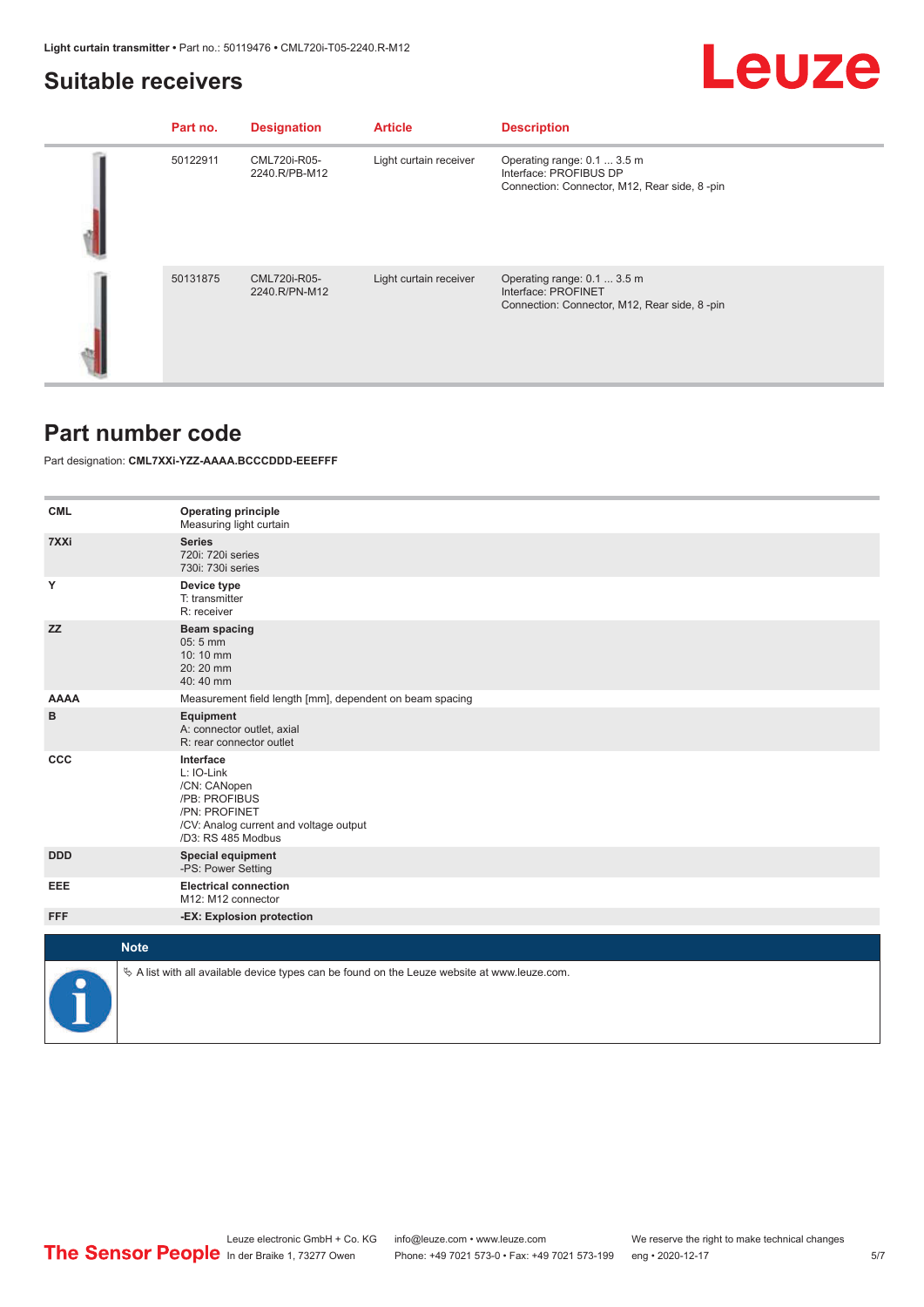### <span id="page-5-0"></span>**Notes**

#### **Observe intended use!**

 $\%$  This product is not a safety sensor and is not intended as personnel protection.

 $\%$  The product may only be put into operation by competent persons.

 $\%$  Only use the product in accordance with its intended use.

| <b>For UL applications:</b>                                                                                                                                                     |
|---------------------------------------------------------------------------------------------------------------------------------------------------------------------------------|
| $\%$ For UL applications, use is only permitted in Class 2 circuits in accordance with the NEC (National Electric Code).                                                        |
| These proximity switches shall be used with UL Listed Cable assemblies rated 30V, 0.5A min, in the field installation, or equivalent (categories: CYJV/<br>CYJV7 or PVVA/PVVA7) |

#### **Accessories**

### Connection technology - Interconnection cables

|   |         | Part no. | <b>Designation</b>                     | <b>Article</b>        | <b>Description</b>                                                                                                                                                                                                                                    |
|---|---------|----------|----------------------------------------|-----------------------|-------------------------------------------------------------------------------------------------------------------------------------------------------------------------------------------------------------------------------------------------------|
| Ø | ⊙<br>p₫ | 50129781 | <b>KDS DN-M12-5A-</b><br>M12-5A-P3-050 | Interconnection cable | Suitable for interface: IO-Link, DeviceNet, CANopen<br>Connection 1: Connector, M12, Axial, Female, A-coded, 5-pin<br>Connection 2: Connector, M12, Axial, Male, A-coded, 5-pin<br>Shielded: Yes<br>Cable length: 5,000 mm<br>Sheathing material: PUR |

### Mounting technology - Mounting brackets

|               | Part no. | <b>Designation</b> | <b>Article</b>      | <b>Description</b>                                                                                                                                                                                                        |
|---------------|----------|--------------------|---------------------|---------------------------------------------------------------------------------------------------------------------------------------------------------------------------------------------------------------------------|
| <b>Altres</b> | 50142900 | BT 700M.5-2SET     | Mounting device set | Design of mounting device: Bracket mounting<br>Fastening, at system: Through-hole mounting, T slotted hole<br>Mounting bracket, at device: Screw type, Sliding block<br>Type of mounting device: Rigid<br>Material: Steel |

## Mounting technology - Swivel mounts

| Part no. | <b>Designation</b> | <b>Article</b>       | <b>Description</b>                                                                                                                                          |
|----------|--------------------|----------------------|-------------------------------------------------------------------------------------------------------------------------------------------------------------|
| 429046   | <b>BT-2R1</b>      | Mounting bracket set | Fastening, at system: Through-hole mounting<br>Mounting bracket, at device: Clampable<br>Type of mounting device: Turning, 360°<br>Material: Metal, Plastic |

Leuze